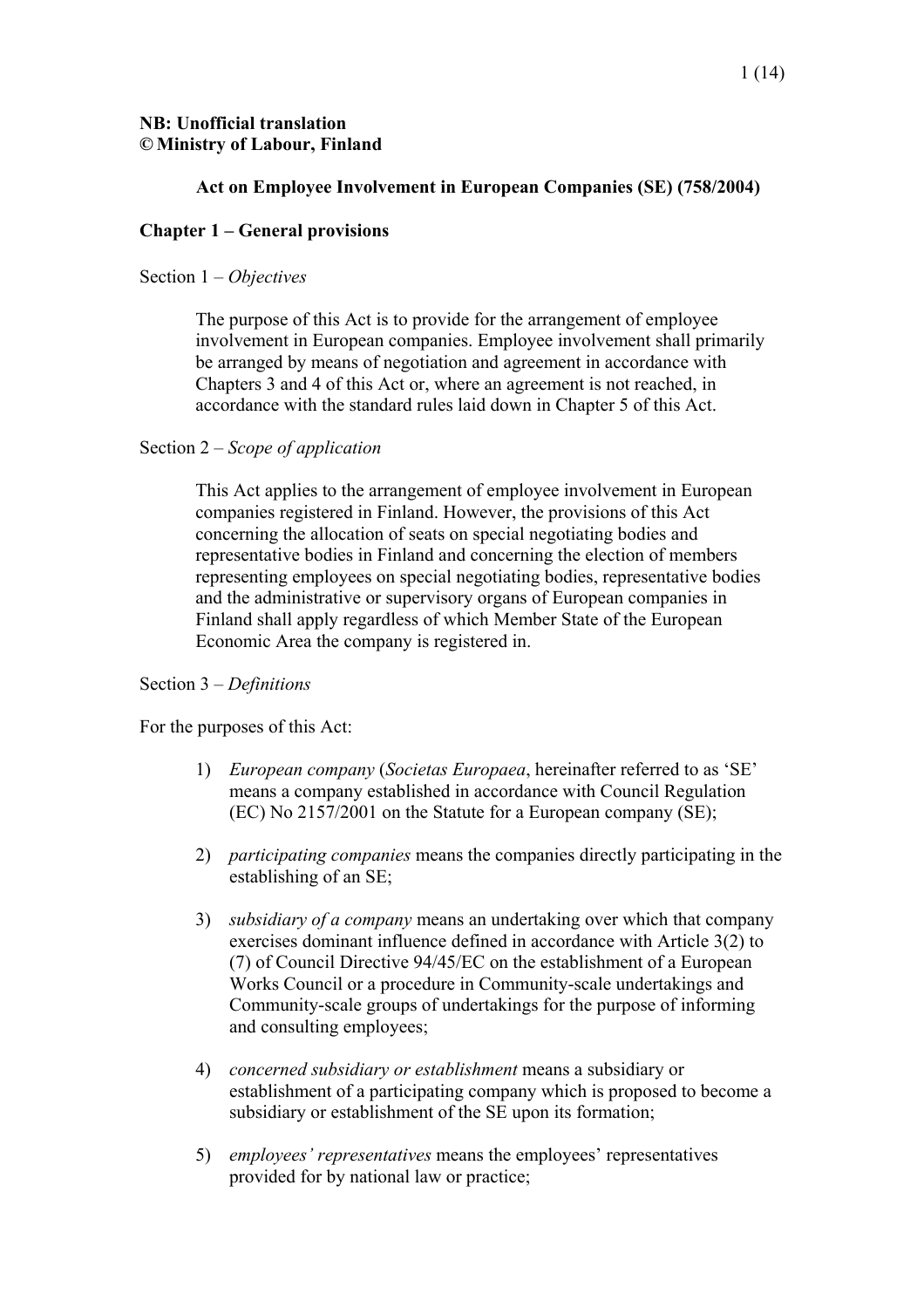- 6) *representative body* means the body representative of the employees set up by an agreement referred to in Chapter 4 of this Act or established in accordance with Chapter 5, with the purpose of informing and consulting the employees of an SE and its subsidiaries and establishments situated in the European Economic Area and, where applicable, of exercising participation rights in relation to the SE;
- 7) *special negotiating body* means the body established in accordance with Chapter 2 of this Act to negotiate with the competent organ of the participating companies regarding the establishment of arrangements for employee involvement within the SE;
- 8) *involvement of employees* means any mechanism, including information, consultation and participation, through which employees' representatives can exercise an influence on decisions to be taken within the SE;
- 9) *information* means the informing of the body representative of the employees or employees' representatives by the competent organ of the SE on questions which concern the SE itself or any of its subsidiaries or establishments situated in another Member State or which exceed the powers of the decision-making organs in a single Member State, at a time, in a manner and with a content which allows the employees' representatives to undertake an in-depth assessment of the possible impact, and, where appropriate, prepare employee consultations to be carried out with the competent organ of the SE;
- 10) *consultation* means the establishment of dialogue between the body representative of the employees or the employees' representatives and the competent organ of the SE, at a time, in a manner and with a content which allows the employees' representatives, on the basis of information provided, to express an opinion on measures envisaged by the competent organ which may be taken into account in the decision-making process within the SE; and
- 11) *participation* means the influence of the body representative of the employees or the employees' representatives in the affairs of a company by way of the right to elect or appoint some of the members of the company's supervisory or administrative organ or such management groups or equivalent bodies which together cover the company's profit units, or the right to recommend or oppose the appointment of some or all of the members of the company's supervisory or administrative organ.

### **Chapter 2 – Creation of a special negotiating body**

Section 4 – *Actions by participating companies and creation of a special negotiating body*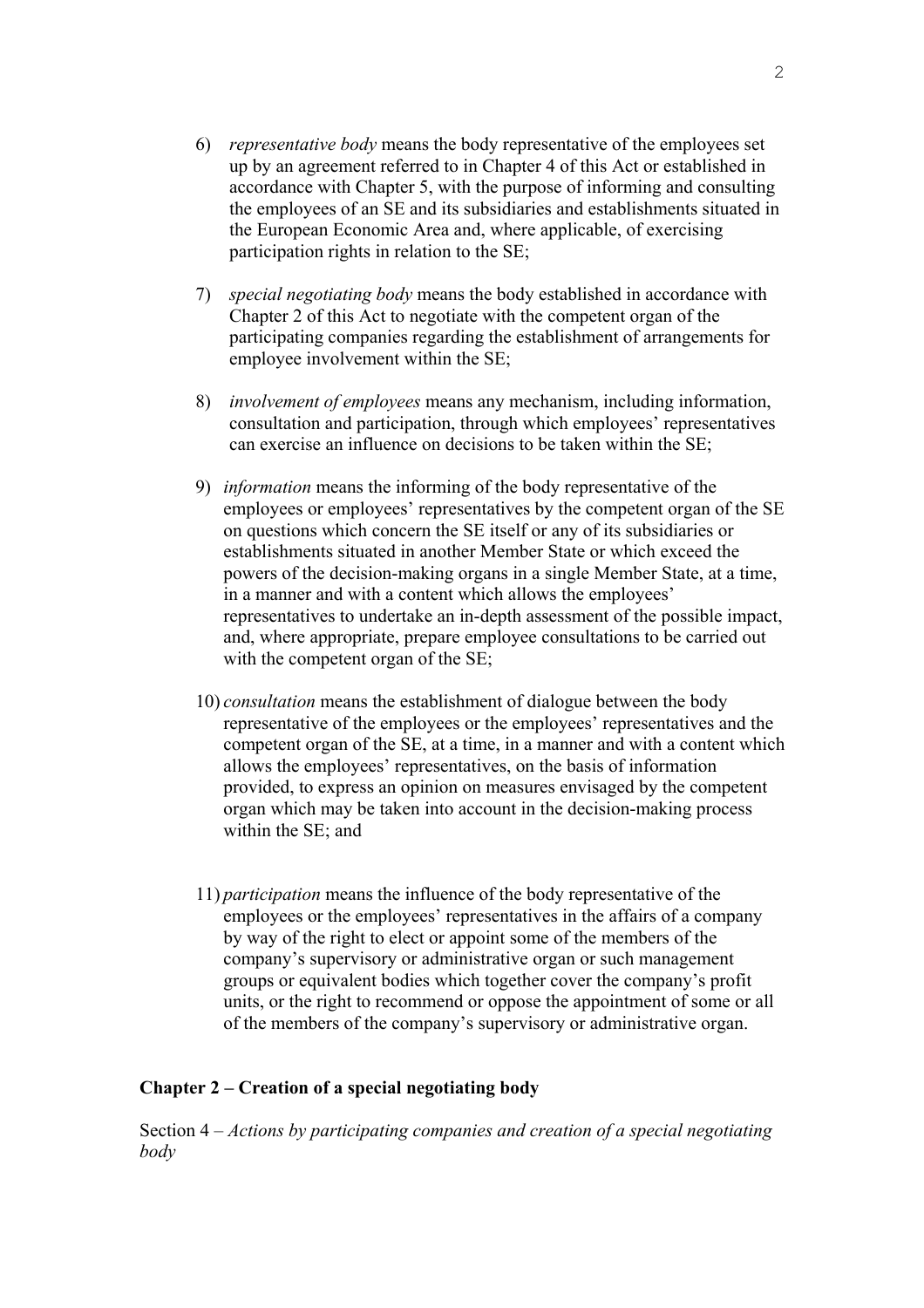- (1) Where the management or administrative organs of the participating companies draw up a plan for the establishment of an SE, they shall as soon as possible after publishing the merger proposals or the proposals for creating a holding company or after agreeing a plan to form a subsidiary or to transform into an SE, take the necessary steps, including providing information about participating companies and concerned subsidiaries and establishments and the number of their employees, to start negotiations with the representatives of the companies' employees' on arrangements for the involvement of employees in the SE.
- (2) For the purpose of these negotiations, a special negotiating body shall be formed representing the employees of the participating companies and the concerned subsidiaries and establishments.

# Section 5 – *Allocation of seats on the special negotiating body among Member States*

 The members of the special negotiating body shall be elected or appointed in proportion to the number of employees employed in each Member State by the participating companies and concerned subsidiaries and establishments. For each Member State, one seat shall be allocated per amount of employees employed in that Member State equal to 10 per cent, or part thereof, of the number of employees employed by the participating companies and concerned subsidiaries and establishments in all Member States.

# Section 6 – *Allocation of additional seats in a merger situation*

- (1) In the case of an SE formed by way of merger, the necessary number of additional members shall be elected for the special negotiating body from each Member State so that the negotiating body includes at least one member representing each participating company which is registered and has employees in that Member State and which it is proposed will cease to exist as a separate legal entity following the registration of the SE. The number of additional seats shall not exceed 20 per cent of the number of representatives elected or appointed by virtue of section 5.
- (2) However, the procedure referred to in subsection 1 shall not lead to certain employees having double representation in the special negotiating body.
- (3) If the number of companies referred to in subsection 1 is greater than the number of additional seats available, these additional seats shall be allocated to companies in different Member States by decreasing order of the number of employees they employ.

# Section 7 – *Allocation of seats among Finnish companies*

(1) If the number of seats on a special negotiating body allocated to Finnish participating companies in accordance with section 5 is less than or equal to the number of participating companies, these seats shall be allocated among Finnish companies one at a time by decreasing order of the number of employees they employ.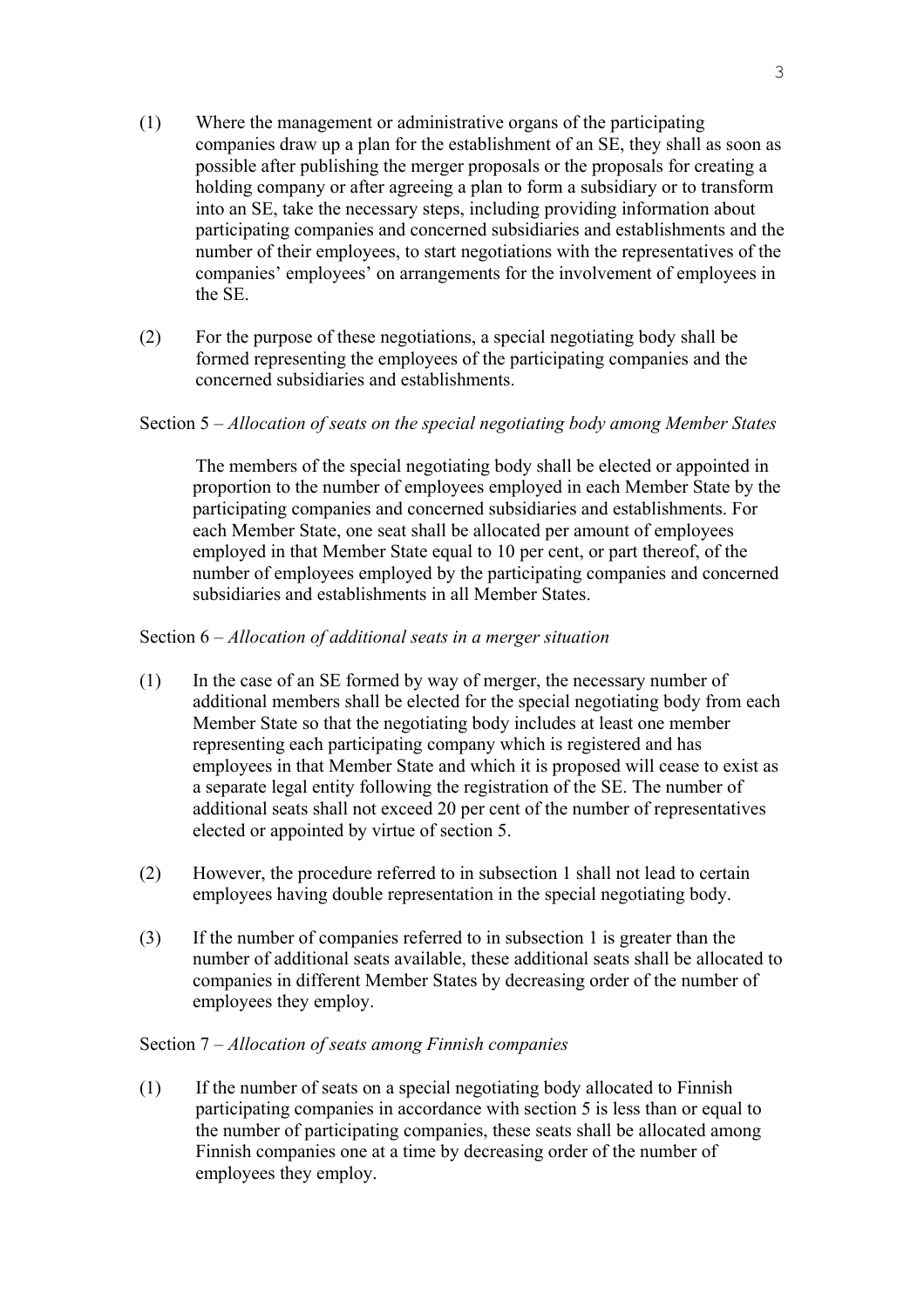- (2) If the number of seats on a special negotiating body allocated to Finnish participating companies in accordance with section 5 is greater than the number of participating companies, one seat shall be allocated first to each Finnish company, and thereafter the remaining seats among the companies in proportion to the number of employees they employ.
- (3) However, employees can, by agreement, deviate from the provisions of subsections 1 and 2 regarding the allocation of seats among Finnish companies. Wherever possible, the representation of all Finnish participating companies and groups of employees shall be secured by agreement.

### Section 8 – *Election of members of special negotiating bodies in Finland*

Employees employed by an SE in Finland have the right to select a representative to the special negotiating body by agreement or election. If employees cannot reach agreement concerning the procedure, the occupational safety delegates representing the greatest number of workers and salaried employees shall jointly arrange an election or other selection procedure in such a way that all employees have the right to participate therein.

## **Chapter 3 – Negotiations on employee involvement**

### Section 9 – *Objective of negotiations*

The special negotiating body and the competent organs of the participating companies shall determine, by written agreement, arrangements for the involvement of employees in the SE. To this end, the arrangement of employee involvement shall be negotiated in a spirit of cooperation with a view to reaching agreement.

### Section 10 –*The special negotiating body's right to information*

The competent organs of the participating companies shall inform the special negotiating body of the plan for establishing the SE and the progress being made, up to the point when the SE is registered.

### Section 11 – *The special negotiating body's decision-taking rules*

- (1) Subject to section 13, the special negotiating body shall take decisions by an absolute majority of its members, provided that such a majority also represents an absolute majority of the employees. Each member shall have one vote.
- (2) However, should the agreement to be negotiated on employee participation mean a reduction in participation rights of employees, the approval of the agreement will require at least the votes of two thirds of those members of the special negotiating body who represent at least two thirds of the employees, including the votes of members representing employees who are employed in at least two Member States. The qualified majority referred to above is,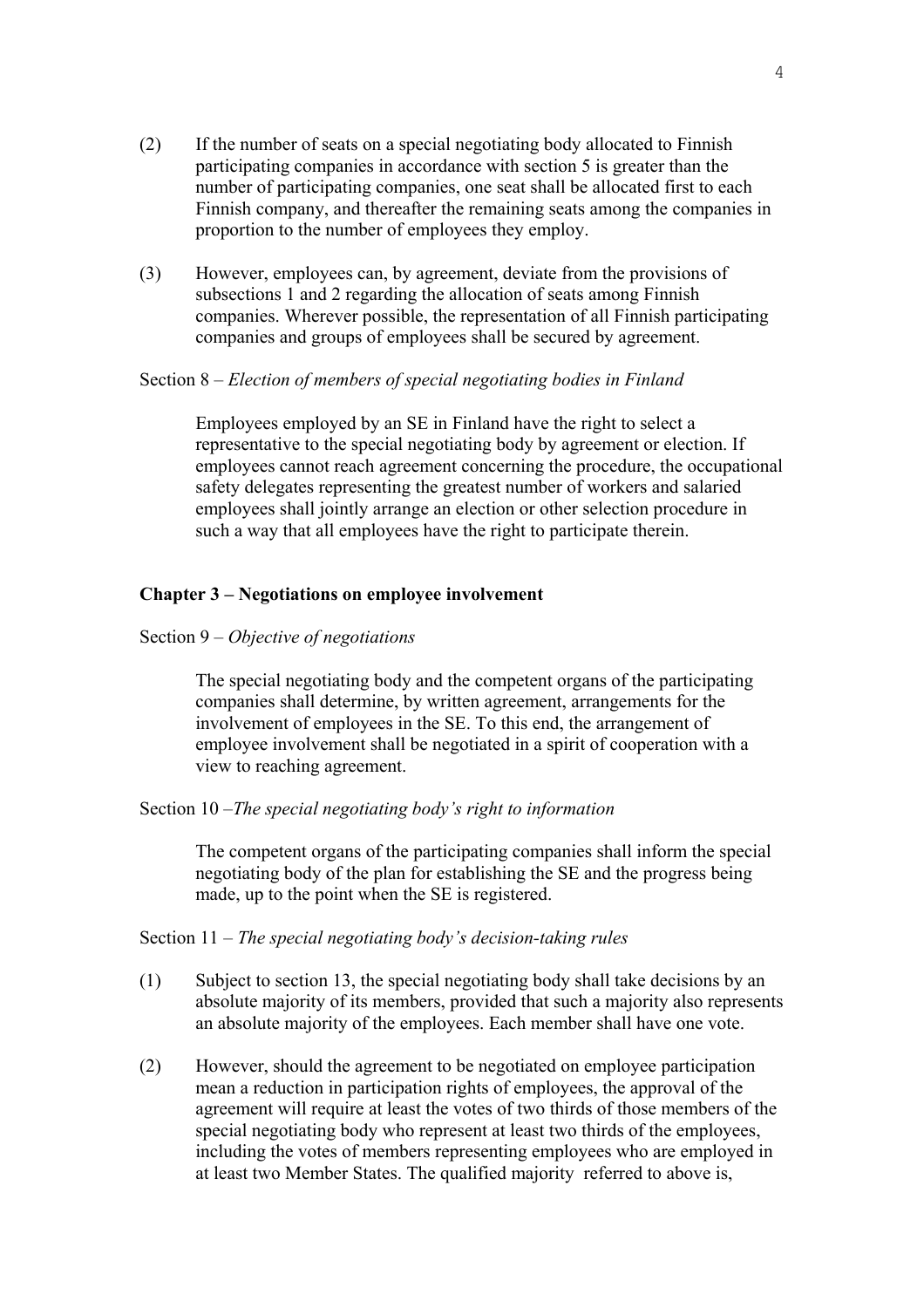however, only required if employee participation covers at least 25 per cent of the overall number of employees of participating companies in the case of an SE established by way of merger, or if employee participation covers at least 50 per cent of the overall number of employees of participating companies in the case of an SE established by way of creating a holding company or forming a subsidiary. A reduction in participation rights of employees means that the proportion of members of SE organs referred to in section  $3(11)$  is lower than the highest proportion existing within the participating companies.

Section 12 – *Commencement and duration of negotiations* 

- (1) Negotiations shall commence as soon as the special negotiating body is established and may continue up to six months thereafter.
- (2) However, the parties may decide to extend negotiations beyond the period referred to in subsection 1, up to a total of one year from the establishment of the special negotiating body.

#### Section 13 – *Decision to terminate or not to commence negotiations*

- (1) The special negotiating body may decide not to commence negotiations or to terminate negotiations and apply the rules on informing and consulting employees in those Member States where the SE has employees. Such a decision will suspend the negotiation procedure referred to in this Chapter, in which case none of the provisions of Chapter 5 of this Act will apply.
- (2) A decision not to commence or to terminate negotiations requires at least a two thirds majority of the votes representing at least two thirds of the employees, including the votes of members representing employees employed in at least two Member States.
- (3) In the case of an SE established by way of transformation, this section does not apply if there has been employee participation in the company to be transformed.

### Section 14 – *Experts*

For the purpose of the negotiations, the special negotiating body can request experts of its choice, for example representatives of appropriate Communitylevel trade union organizations, to assist it with its work. Such experts can be present at negotiation meetings in an advisory capacity at the request of the special negotiating body, where appropriate to promote coherence and consistency at a Community level.

### Section 15 – *Reconvening the special negotiating body*

The special negotiating body shall be reconvened on the written request of at least 10 per cent of the employees or employees' representatives of the SE, its subsidiaries and establishments, at the earliest two years after the decision referred to in section 13(1), unless the parties agree to negotiations being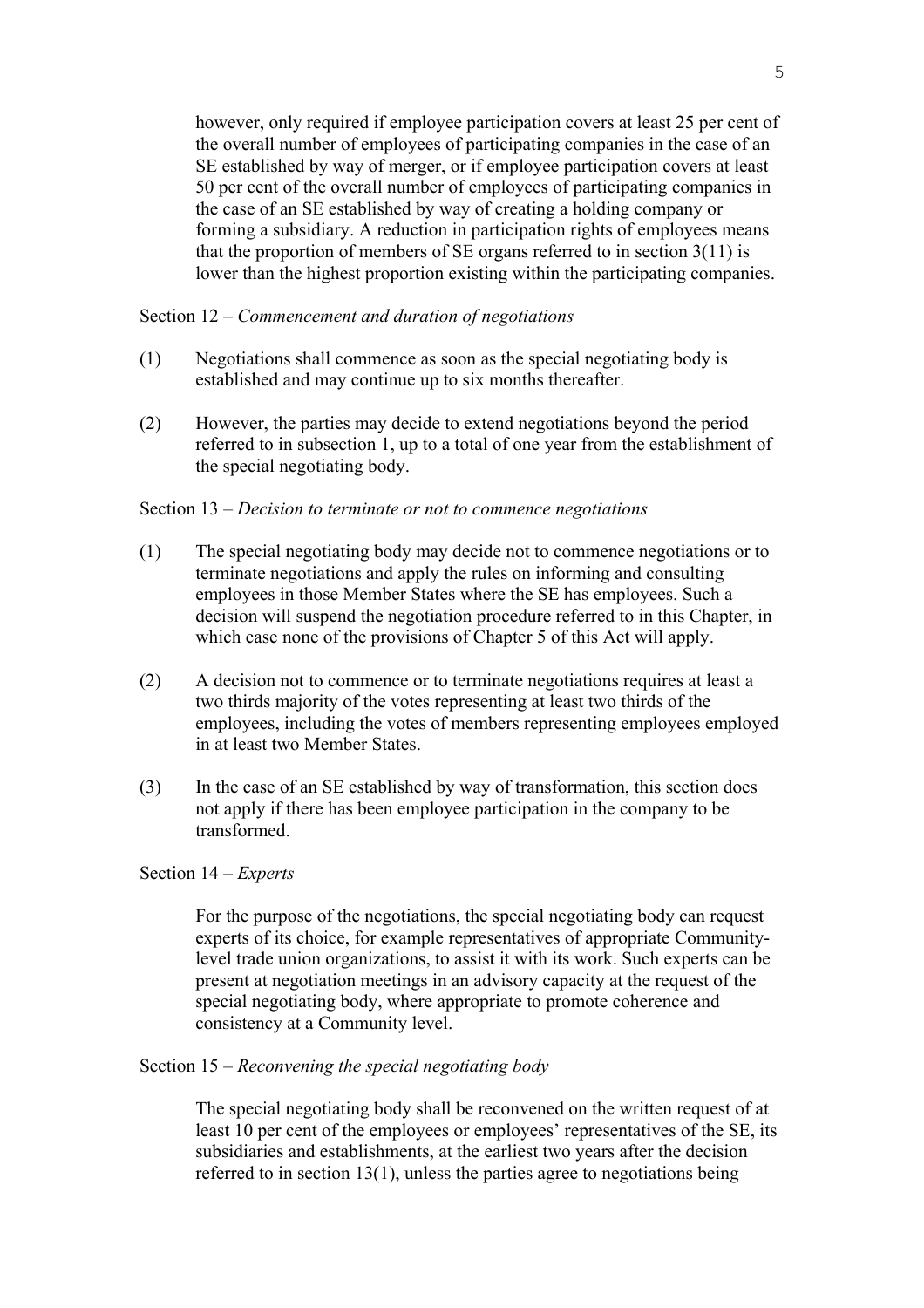recommenced sooner. If the special negotiating body decides to recommence negotiations with the management but no agreement is reached as a result of those negotiations, none of the provisions of Chapter 5 of this Act shall apply.

# **Chapter 4 – Agreement on employee involvement**

## Section 16 – *Content of the agreement*

- (1) Without prejudice to the autonomy of the parties, and subject to section 17, the written agreement between the competent organs of the participating companies and the special negotiating body shall specify:
	- 1) the scope of the agreement;
	- 2) the composition, number of members and allocation of seats on the representative body of employees, which is the partner of the SE's competent organ, in connection with arrangements for the information and consultation of the employees of the SE and its subsidiaries and establishments;
	- 3) the functions of the representative body and the procedure to be followed for informing and consulting it;
	- 4) the frequency of meetings of the representative body;
	- 5) the financial and material resources to be allocated to the representative body;
	- 6) if, during negotiations, the parties decide to adopt one or more information and consultation procedures instead of establishing a representative body, the arrangements for implementing those procedures;
	- 7) if, during negotiations, the parties decide to establish arrangements for participation, the substance of those arrangements including the number of members in the SE's administrative or supervisory organ which the employees will be entitled to elect or appoint, or the appointment of which the employees will be entitled to recommend or oppose;
	- 8) the procedures as to how the employees can elect or appoint the members of the SE's administrative organs, or recommend or oppose their appointment, and the rights of these members;
	- 9) the date of entry into force of the agreement and its duration, cases where the agreement should be renegotiated and the procedure for its renegotiation.
- (2) The agreement shall not, unless provision is made otherwise therein, be subject to the standard rules referred to in Chapter 5 of this Act.

Section 17 – *Prohibition on reducing employee involvement in a transformation situation*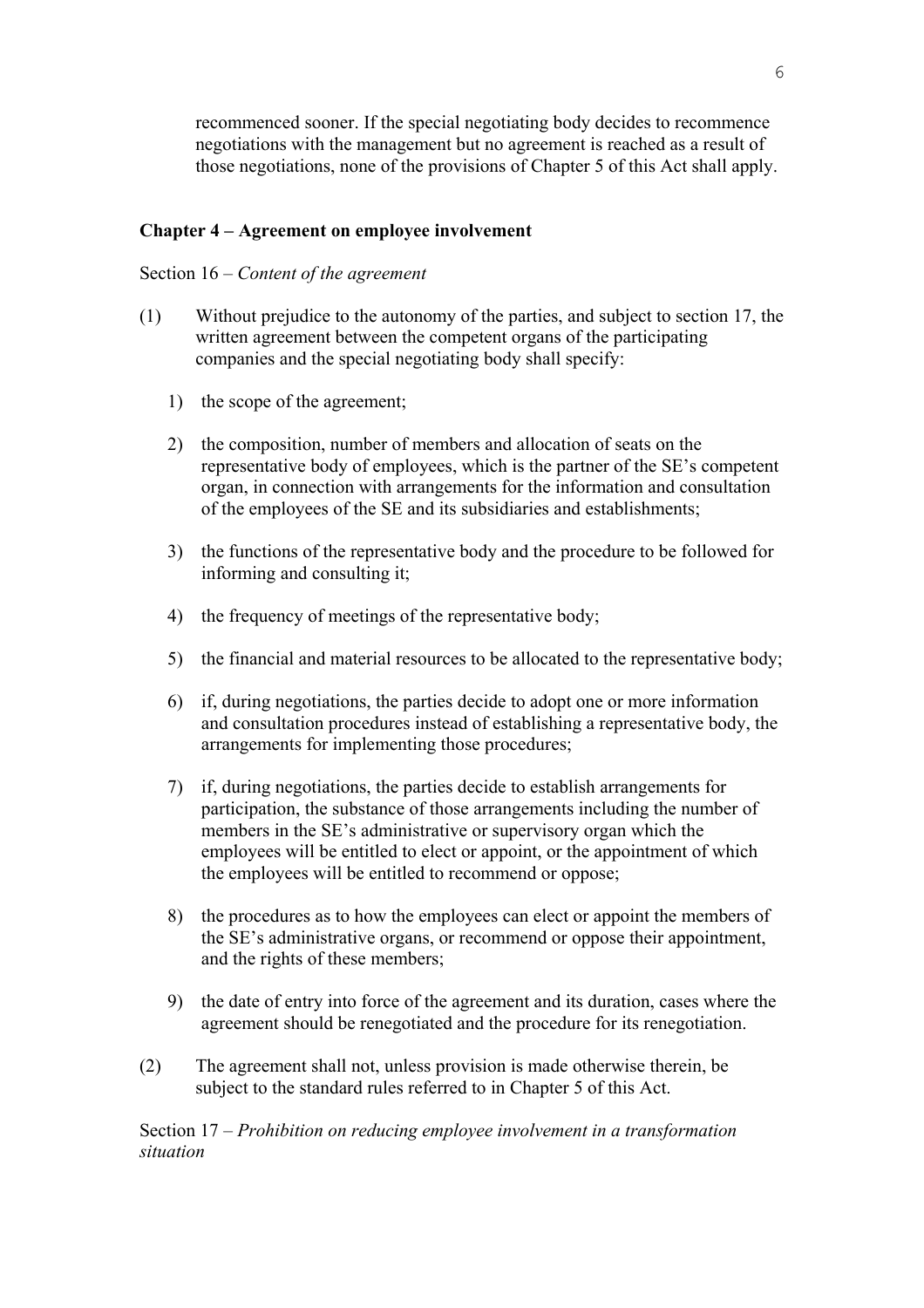In the case of an SE established by means of transformation, the agreement shall provide for employee involvement which is, in all respects, at least at the same level as that existing within the company to be transformed into an SE.

# **Chapter 5 – Standard rules regarding the arrangement of employee involvement**

# Section 18 – *Application of standard rules*

- (1) The provisions of this Chapter shall apply from the date of the registration of the SE where either:
	- 1) the parties so agree, or
	- 2) an agreement on employee involvement has not been concluded by the deadline laid down in section 12 and the competent organ of each of the participating companies decides to accept the application of the standard rules and so to continue with its registration of the SE, and the special negotiating body has not taken the decision referred to in section 13(1) not to commence negotiations or to terminate them.
- (2) However, the provisions laid down in sections 28-30 regarding employee participation shall apply:
	- 1) in the case of an SE established by transformation, only if the rules relating to employee participation were applied in the company transformed into the SE;
	- 2) in the case of an SE established by merger, only if
		- a) before registration of the SE, one or more forms of participation applied in one or more of the participating companies covering at least 25 per cent of the total number of employees in all the participating companies, or
		- b) before registration of the SE, one or more forms of participation applied in one or more of the participating companies covering less than 25 per cent of the total number of employees in all the participating companies and if the special negotiating body so decides; or
	- 3) in the case of an SE established by setting up a holding company or establishing a subsidiary, only if
		- a) before registration of the SE, one or more forms of participation applied in one or more of the participating companies covering at least 50 per cent of the total number of employees in all the participating companies, or
		- b) before registration of the SE, one or more forms of participation applied in one or more of the participating companies covering less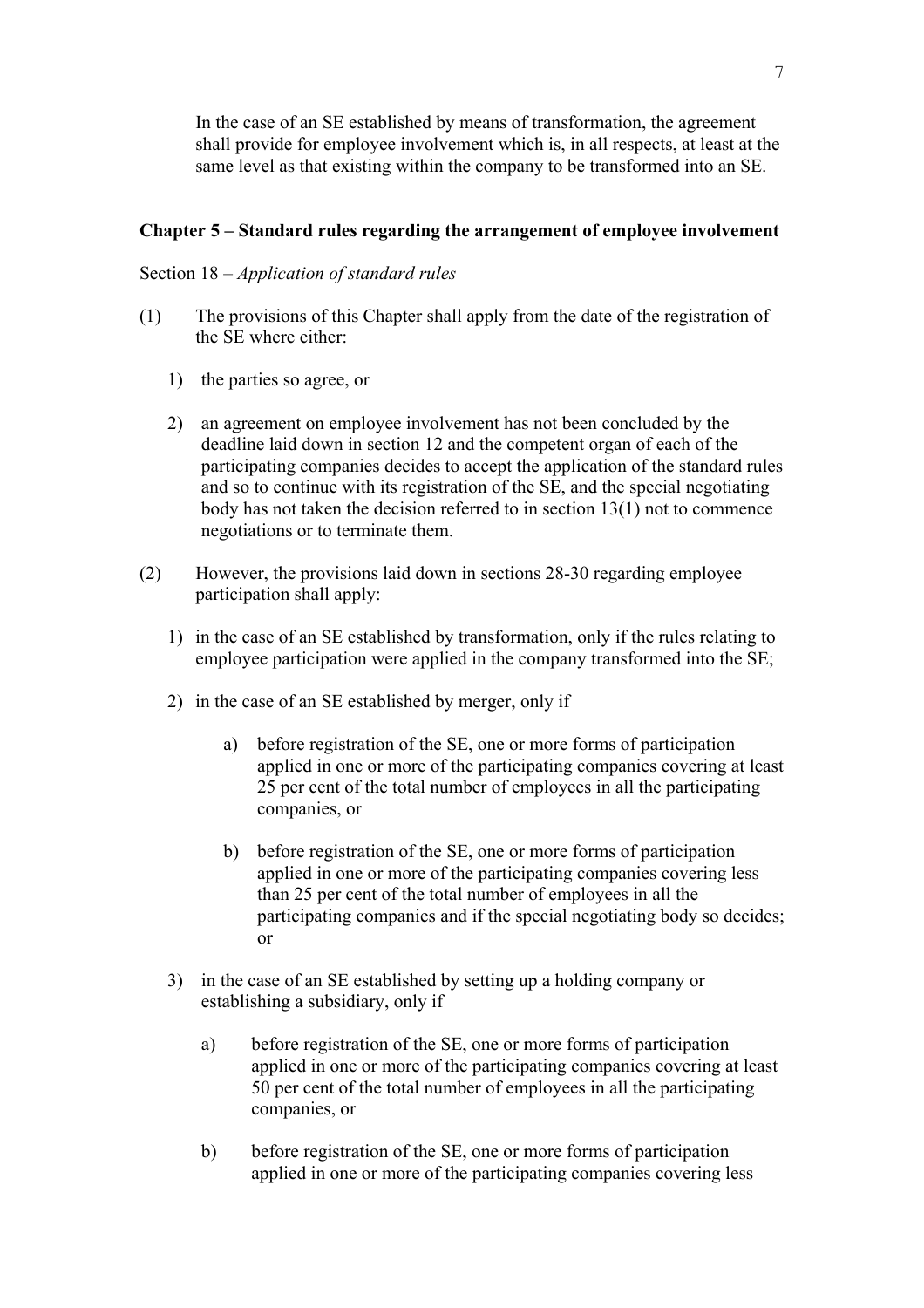than 50 per cent of the total number of employees in all participating companies and if the special negotiating body so decides.

### Section 19 – *Choosing the form of employee participation*

- (1) If there is more than one form of participation within the various participating companies, the special negotiating body shall decide which of those forms will be established in the SE. If the special negotiating body does not take a decision on the form of employee participation, this shall be decided on by the participating companies.
- (2) The special negotiating body shall inform the competent organs of the participating companies of any decisions taken pursuant to subsection 1.

#### Section 20 – *Formation of the representative body*

- (1) The representative body shall be composed of employees of the SE and its subsidiaries and establishments elected or appointed from their number by the employees' representatives or, in the absence thereof, by the entire body of employees.
- (2) The members of the representative body shall be elected or appointed in proportion to the number of employees employed in each Member State by the participating companies and concerned subsidiaries and establishments, by allocating for each Member State one seat per amount of employees employed in that Member State equal to 10 per cent, or part thereof, of the number of employees employed by the participating companies and concerned subsidiaries and establishments in all Member States.
- (3) If the number of seats of the representative body allocated among Finnish participating companies is less than or equal to the number of participating companies, the seats shall be allocated among Finnish companies one at a time by decreasing order according to the number of employees employed by them. If the number of seats allocated to Finnish participating companies on the representative body exceeds the number of participating companies, one seat shall first be allocated to each Finnish company, after which the remaining seats shall be allocated among the companies in proportion to the number of employees employed by them. However, employees can, by agreement, deviate from what is referred to above. Wherever possible, the representation of all Finnish participating companies and groups of employees shall be secured by agreement.
- (4) Employees employed in Finland have the right to select their representatives on the representative body by agreement or election. If the employees cannot reach agreement concerning the procedure to be followed, the occupational safety delegates representing the greatest number of hourly-paid and salaried employees shall jointly arrange an election or other selection procedure in such a way that all employees have the right to participate therein.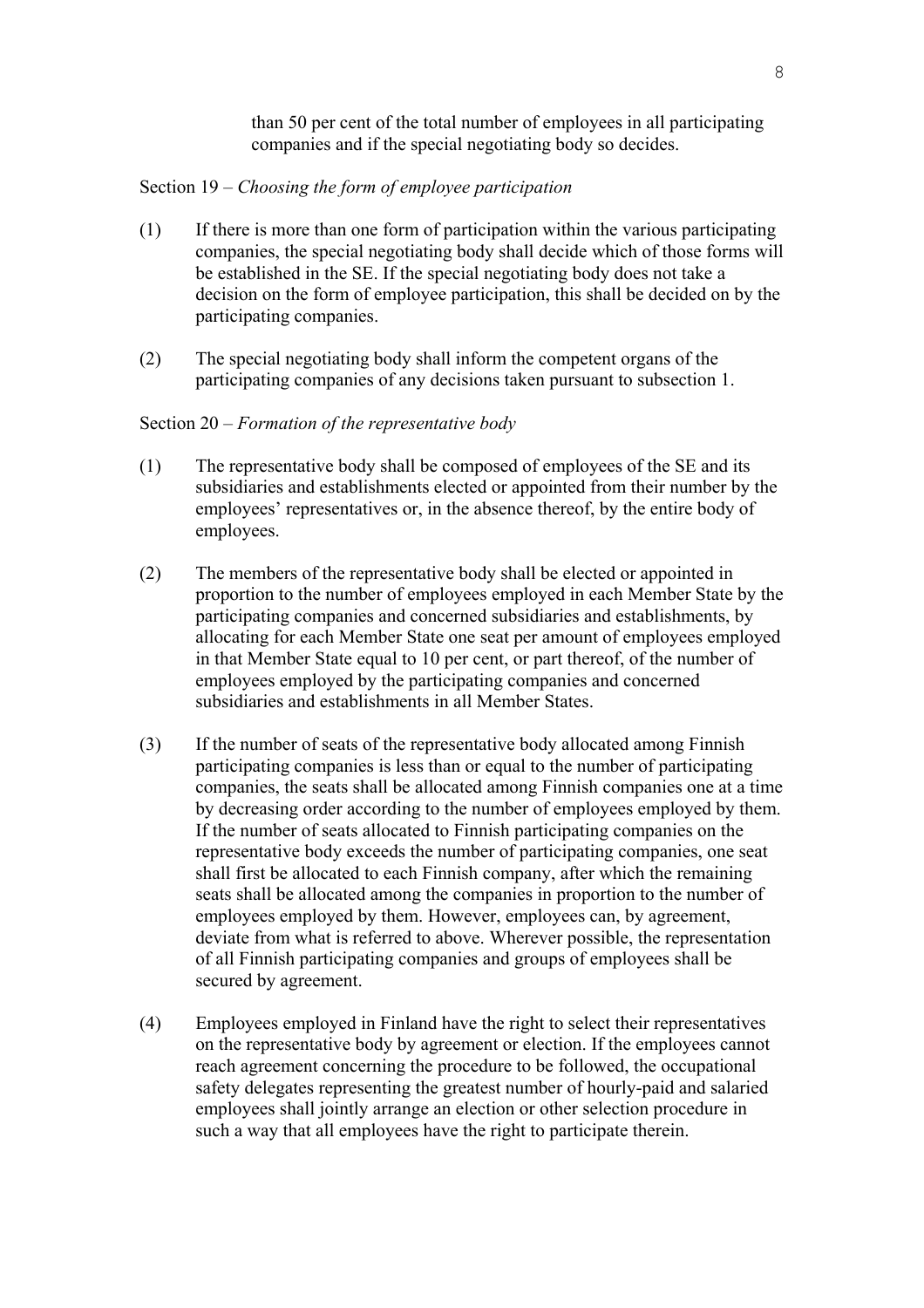(5) The competent organ of the SE shall be informed of the composition of the representative body. The representative body shall adopt rules of procedure. The representative body can elect a working committee from its number. comprising at most three members. The representative body or working committee can be assisted by experts of their choice.

## Section 21 – *Compliance with changes to an SE*

Unless otherwise agreed, the representative body shall ensure annually whether any changes have occurred within the SE, its subsidiaries or establishments that would necessitate changing the composition of the representative body.

## Section 22 – *Agreement negotiations*

- (1) Four years after the representative body is established, it shall examine whether to commence negotiations for concluding the agreement referred to in Chapter 4 and in section 18 of this Act or to continue to apply the provisions of this Chapter.
- (2) If a decision is taken to negotiate an agreement according to Chapters 3 and 4, the provisions laid down above regarding the special negotiating body shall apply to the arrangement of employee involvement, as appropriate. Where no agreement has been concluded by the deadline for ending negotiations, the arrangements initially adopted regarding employee involvement in accordance with the standard rules shall continue to apply.

# Section 23 – *The competence of the representative body*

 The representative body is competent to deal with matters concerning the SE itself or its subsidiary or establishment situated in another Member State, and matters exceeding the powers of the decision-making organs in a single Member State.

### Section 24 – *The representative body's right to be informed and consulted*

- (1) The representative body has the right to be informed and consulted on the progress of the business of the SE and its prospects, based on regular reports drawn up by the competent organ, and, for this purpose, to meet with the competent organ of the SE at least once a year. The local managements shall also be given the information mentioned above.
- (2) The competent organ of the SE shall provide the representative body with the agenda for meetings of the administrative, management and supervisory organs, and with copies of all documents submitted to the general meeting of shareholders.
- (3) The meetings referred to above in subsection 1 shall deal with the following matters in particular: the SE's structure, economic and financial situation, the probable development of the business and of production and sales, the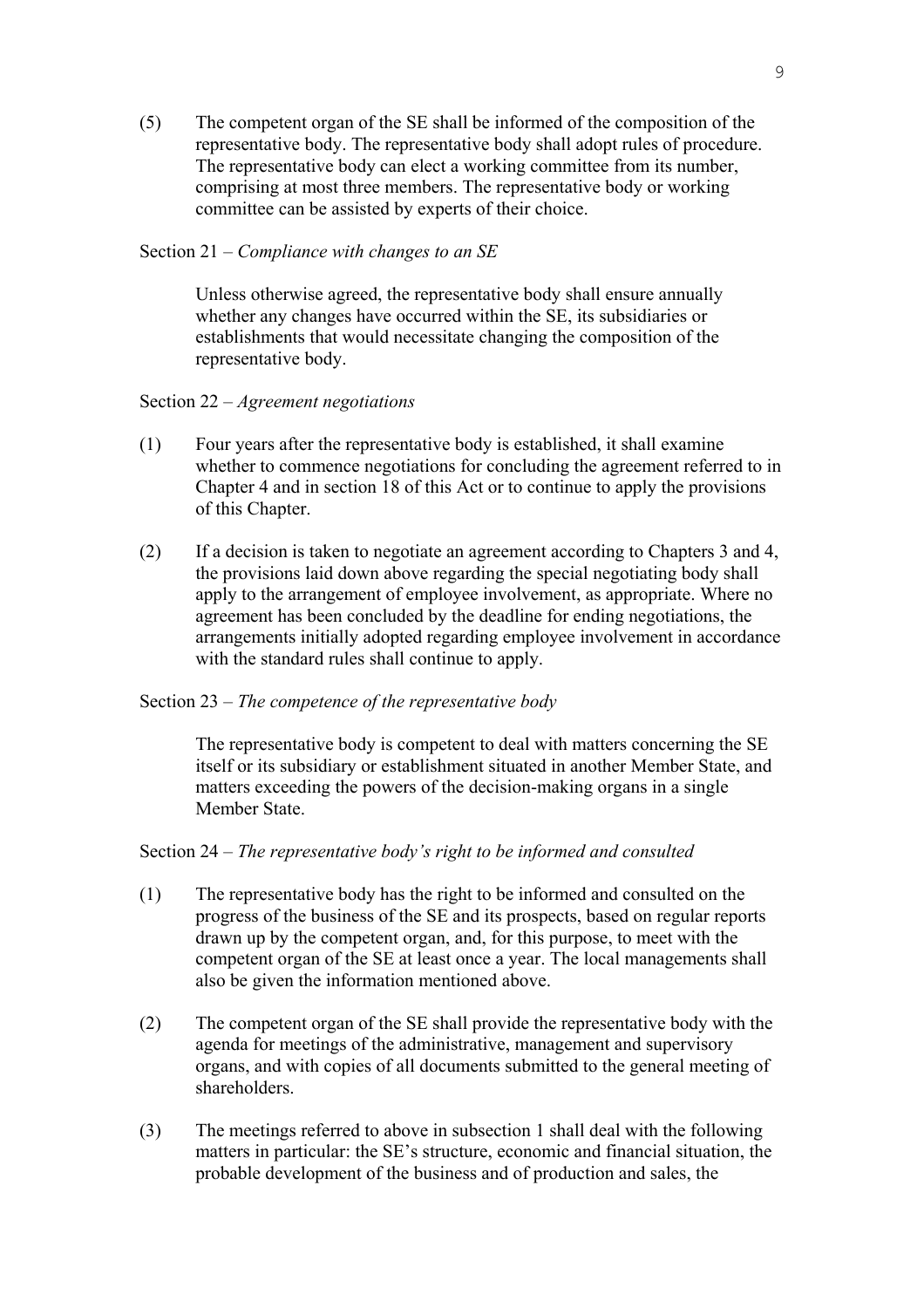employment situation and probable trend, investments, any significant organizational changes, introduction of new working methods or production processes, transfers of production, mergers, cut-backs or closures of undertakings, establishments or important parts thereof, and collective redundancies.

# Section 25 – *Provision of information on the impact of exceptional circumstances*

- (1) Where there are exceptional circumstances affecting the employees' interests to a considerable extent, particularly in the event of relocations, transfers or the closure of establishments or undertakings or collective redundancies, the representative body has the right to be informed. The representative body or, where it so decides, in particular for reasons of urgency, the working committee, has the right to meet with the competent organ of the SE or any more appropriate level of management within the SE having its own powers of decision, so as to be informed and consulted on measures significantly affecting employees' interests.
- (2) Where the competent organ decides not to act in accordance with the opinion expressed by the representative body, this body has the right to a further meeting with the competent organ of the SE with a view to seeking agreement.
- (3) In the case of a meeting organized with a working committee, those members of the representative body who represent employees who are directly affected by the measures in question also have the right to participate.
- (4) The meetings referred to above do not affect the rights of the SE's competent organ.

# Section 26 – *Meetings of the members of the representative body and informing employees' representatives*

- (1) Before any meeting with the competent organ of the SE, the representative body or the working committee, where necessary enlarged in accordance with section 25(3), is entitled to meet without the representatives of the SE's competent organ being present.
- (2) Without prejudice to the provisions laid down in section 31, the members of the representative body shall inform the representatives of the employees of the SE and of its subsidiaries and establishments of the content and outcome of the information and consultation procedures.

# Section 27 – *Right to time off for training and responsibility for costs*

- (1) Insofar as this is necessary for the fulfilment of their tasks, the members of the representative body are entitled to time off for training without loss of earnings.
- (2) The costs of the representative body shall be borne by the SE, which shall provide the members of the representative body with the financial and material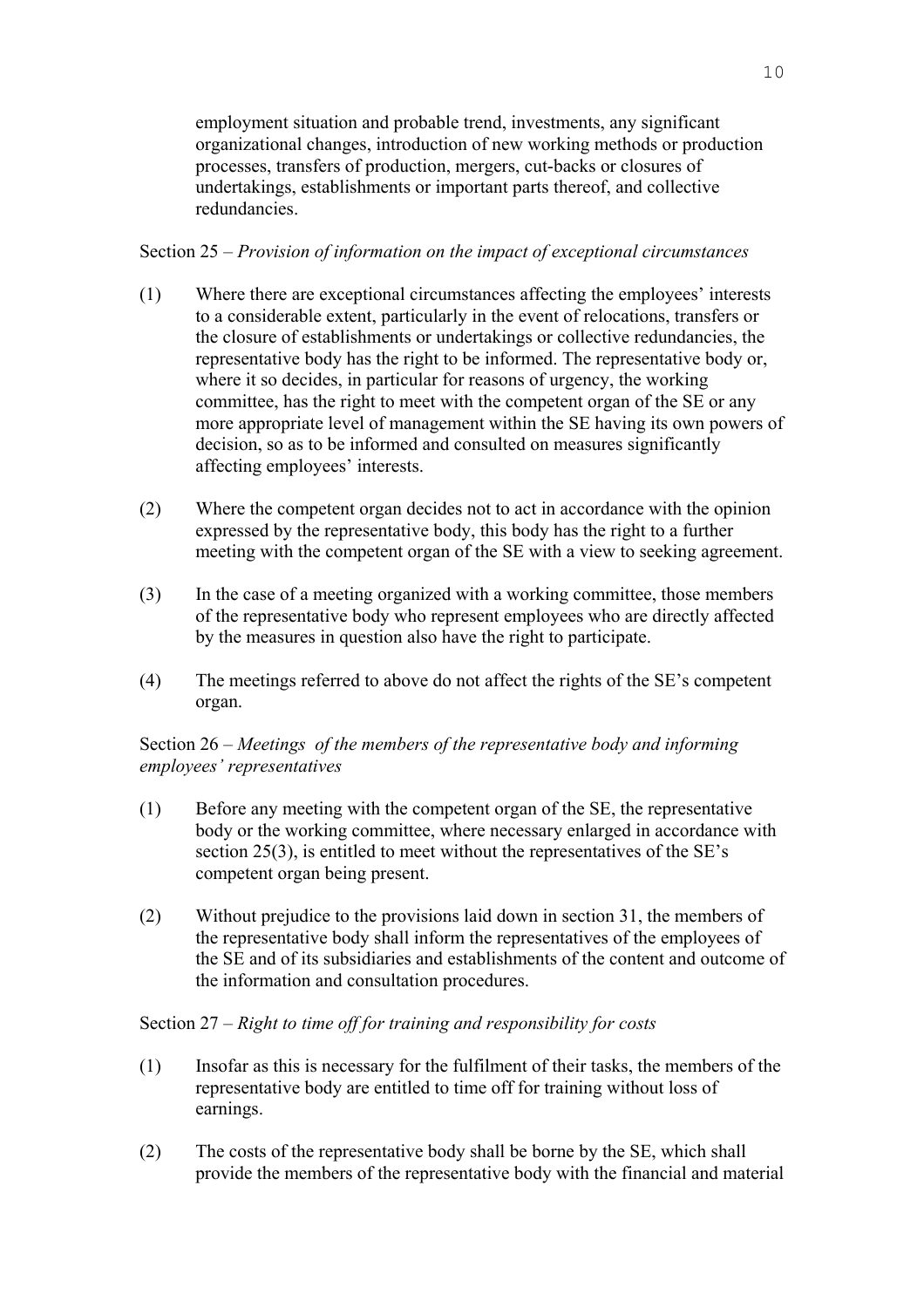resources needed to enable them to perform their duties in an appropriate manner.

(3) The SE shall bear the cost of organizing meetings and providing interpretation facilities, the accommodation and travelling expenses of members of the representative body and working committee and the reasonable cost of experts, unless otherwise agreed.

# Section 28 – *Employees' participation rights*

- (1) Where an SE is established by transformation, the provisions concerning employees' participation shall continue to apply to the SE.
- (2) Where an SE is established by other means, the body representing the employees of the SE, its subsidiaries and establishments has the right to elect or appoint a specific number of members of the SE's administrative or supervisory organ equivalent to the highest employee participation rate in force in the participating companies concerned before registration of the SE, or to recommend or oppose this number of members.
- (3) If there was no employee participation in any of the participating companies before registration of the SE, the latter is not required to arrange it.

# Section 29 – *Allocation of seats among members representing employees*

- (1) The representative body shall decide on the allocation of seats within the administrative or supervisory organ among the members representing the employees from the various Member States, or on the way in which the SE's employees can recommend or oppose the appointment of the members of these organs according to the proportion of the SE's employees in each Member State. If the employees of one or more Member States are not covered by this proportional criterion, the representative body shall appoint a member from one of those Member States, in the first place from the Member State of the SE's registered office.
- (2) An SE's employees employed in Finland have the right to appoint their representatives to the administrative or supervisory organ by agreement or election. If the employees cannot reach agreement concerning the procedure to be followed, the occupational safety delegates representing the greatest number of workers and salaried employees shall jointly arrange an election or other selection procedure in such a way that all employees have the right to participate therein.

# Section 30 – *The rights and obligations of members representing employees*

(1) Members that the representative body has elected, appointed or recommended for the organ of the SE shall be full members of the organ, with the same rights and obligations as the members representing the shareholders, including the right to vote.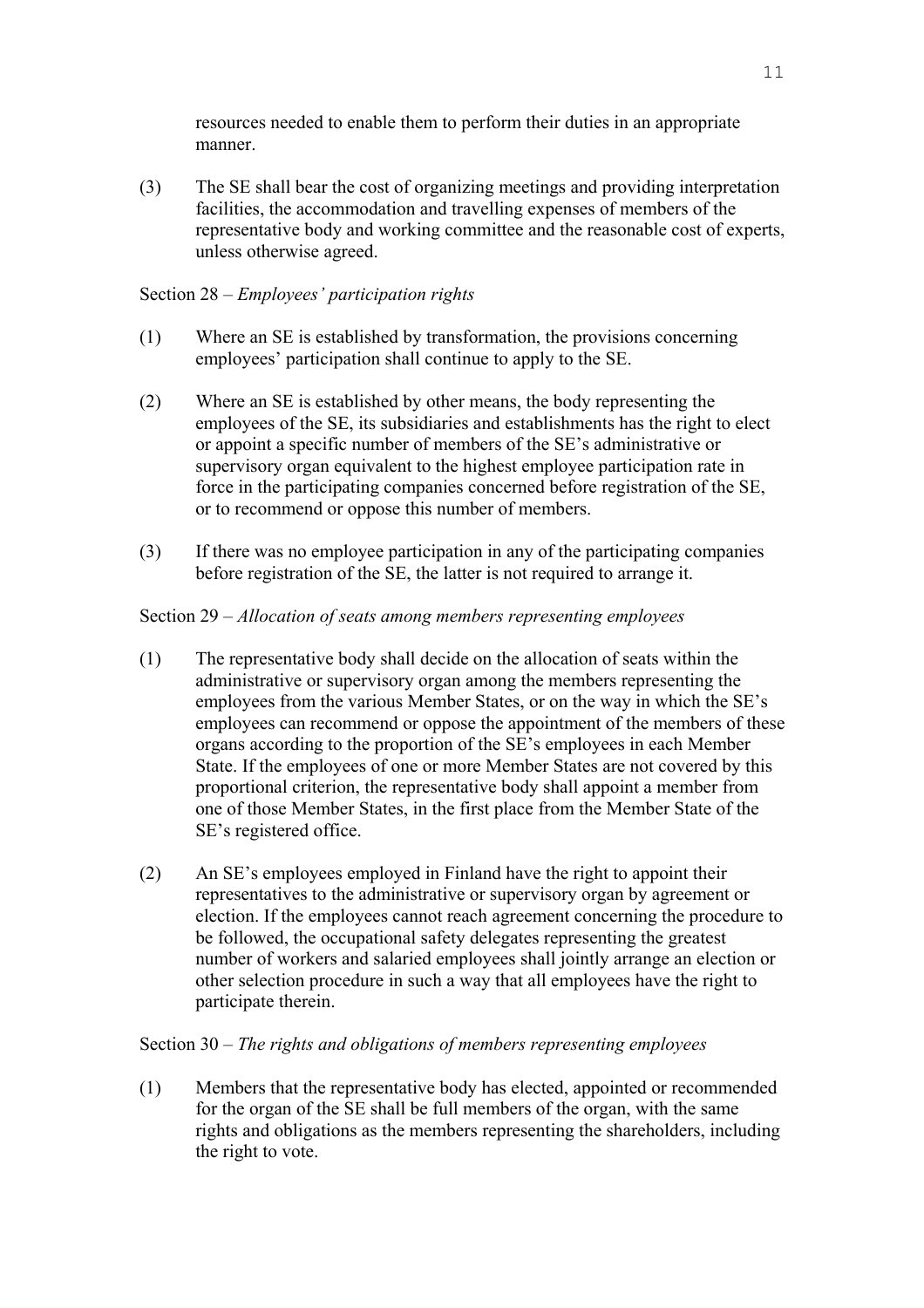(2) However, a member of an organ referred to in subsection 1 is not authorized to handle questions relating to a collective agreement or industrial action or any other questions where the primary interest of employees may be in conflict with the interest of the SE.

## **Chapter 6 – Miscellaneous provisions**

### Section 31 – *Confidentiality obligation*

The members of the special negotiating body or representative body and the experts who assist them are not authorized to disclose any information about business and trade secrets given to them in confidence, the dissemination of which is likely to be prejudicial to the company, its business or contractual partners, to employees or employees' representatives other than those whom the information concerns. The same applies to employees' representatives and experts in connection with information and consultation procedures. The confidentiality obligation shall continue to apply even after expiry of the term of office.

# Section 32 – *Derogation from the obligation to provide information*

 The administrative or supervisory organ of an SE or participating company is not obliged to disclose information where such a disclosure is prevented for particularly weighty reasons that would harm the production or financing of the SE or participating company or its subsidiaries and establishments and which could not have been envisaged beforehand. This information shall, however, be disclosed without delay once the grounds for the derogation from the obligation to provide information no longer exist. At the same time, the grounds for the procedure for derogation shall be clarified.

Section 33 – *Protection for employees' representatives* 

 The provisions of Chapter 7(10) of the Employment Contracts Act (55/2001) concerning the termination of the employment contract of a shop steward or an elected representative apply to the protection against termination for members of special negotiating bodies and representative bodies, employees' representatives in connection with information and consultation procedures and members representing employees belonging to the supervisory or administrative organ of an SE, where these are employees of an SE, its subsidiaries or establishments or employees of a participating company working in Finland.

Section 34 – *Release from work, compensation and responsibility for costs* 

An employer shall release employees' representatives referred to in section 33 from normal work for such time as they require for participating in the meetings of a special negotiating body or representative body or in an information and consultation procedure, in order to negotiate the arrangement of employee involvement or to participate in the meetings of the SE's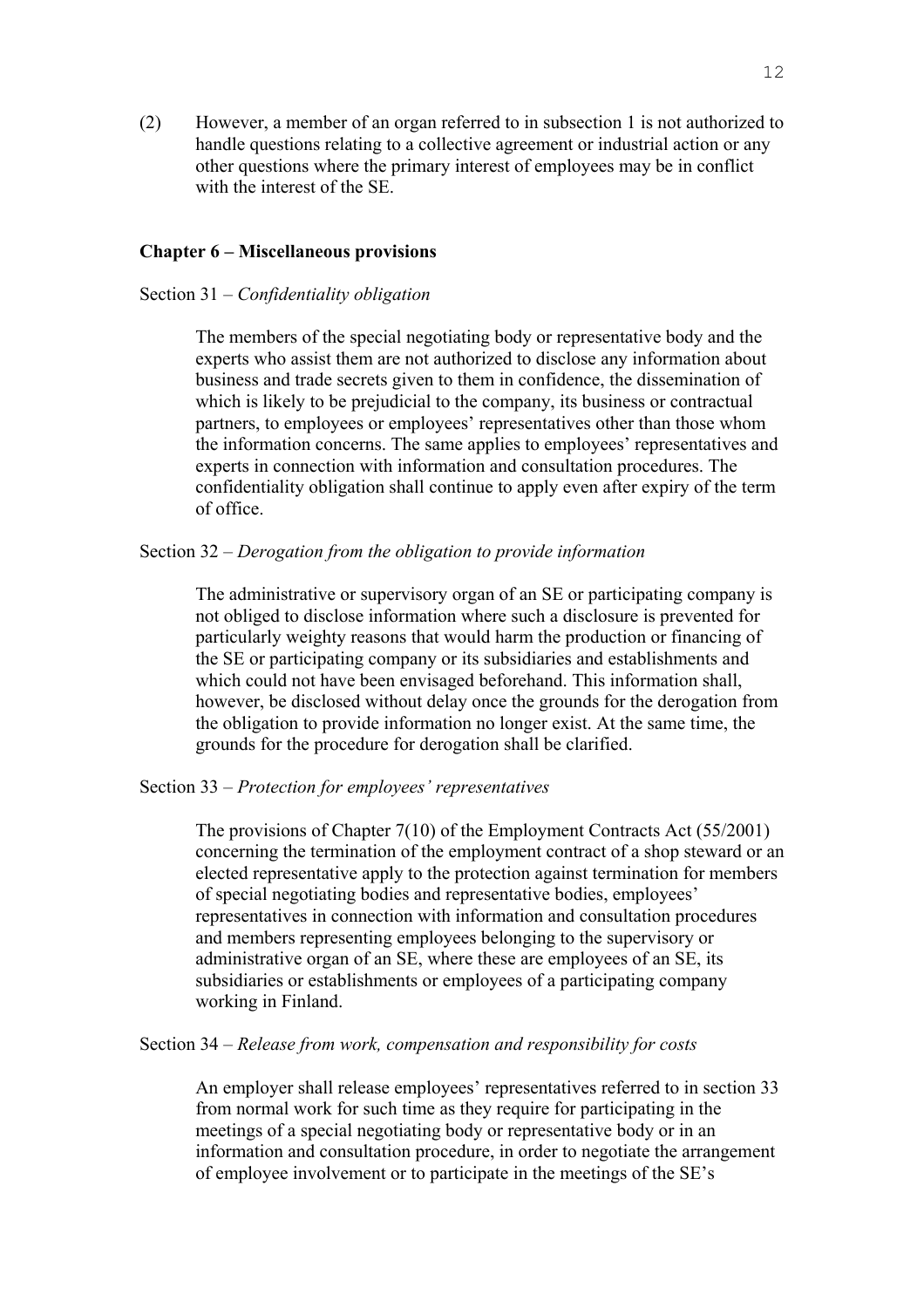administrative or supervisory organs and for the directly related joint preparation of employees' representatives for the procedures referred to. Any consequent loss of earnings caused thereby shall be compensated. Any other release from work and compensation for loss of earnings shall in each case be agreed between the relevant employees' representative and employer. Participating companies are responsible for the costs of the functioning and negotiations of the special negotiating body, including the reasonable cost of experts, in order for the special negotiating body to perform its tasks in an appropriate manner.

## Section 35 – *International group co-operation*

- (1) Should the SE be a Community-scale undertaking or a controlling undertaking of a Community-scale group of undertakings within the scope of the provisions laid down in the Act on Co-operation within Undertakings (725/1978) regarding international group co-operation, the provisions of that Act will not apply to the arrangement of employee involvement in an SE or its subsidiary.
- (2) If, however, the special negotiating body decides, pursuant to section 13(1), not to commence negotiations for the arrangement of employee involvement or to terminate the negotiations, the provisions laid down in the Act on Cooperation within Undertakings regarding international group co-operation shall apply.

# Section 36 – *Misuse of the SE arrangement*

If a significant change is implemented in an SE or in a subsidiary or establishment of an SE within a year following the SE's registration which would have meant more extensive employee involvement upon establishment of the SE, renegotiations shall be held on the arrangement of employee involvement. These shall be held in the order which should have been followed if the above-mentioned change had been implemented before the registration of the SE.

## Section 37 – *Supervision*

Supervision of compliance with this Act is exercised by the Ministry of Labour.

Section 38 – *Conditional imposition of a fine* 

 A County Government can, upon application, order an SE or participating company to fulfil the obligations pursuant to this Act or the agreement referred to in section 16 under penalty of a fine. The request for conditional imposition of a fine is made by the Ministry of Labour.

Section 39 – *Penal provisions*